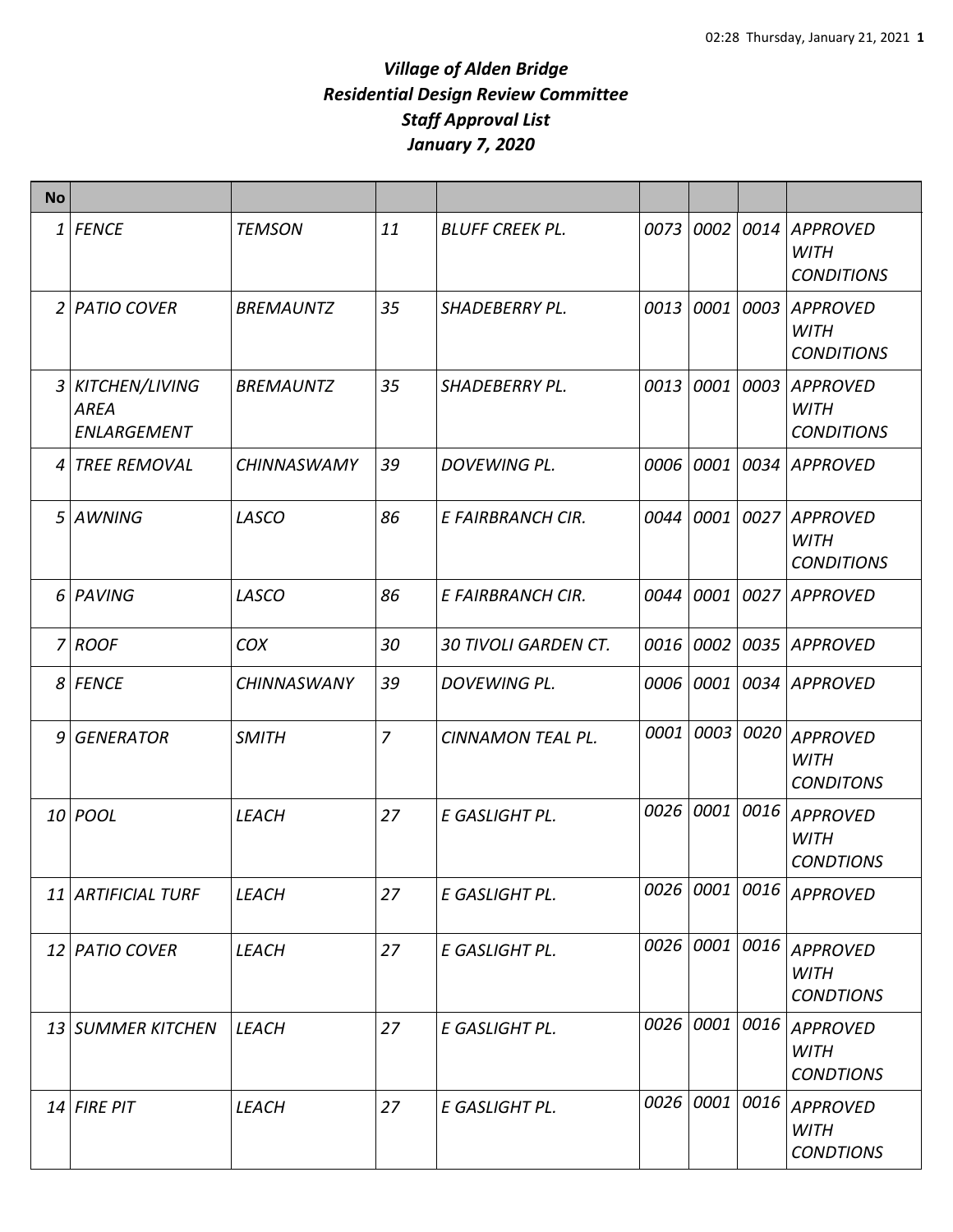| <b>No</b> |                     |                                            |                |                           |           |           |      |                                                     |
|-----------|---------------------|--------------------------------------------|----------------|---------------------------|-----------|-----------|------|-----------------------------------------------------|
|           | 15 PAVING           | <b>HARBER</b>                              | 3              | <b>BAYLARK PL.</b>        | 0009      | 0001      | 0016 | <b>APPROVED</b>                                     |
|           | 16 FENCE            | <b>LEVETT</b>                              | 19             | <b>FALLSBURY CT.</b>      | 0058      | 0001      | 0005 | <b>APPROVED</b>                                     |
|           | 17 PATIO COVER      | <b>WILSON</b>                              | $\overline{3}$ | <b>SHELLBARK PL.</b>      | 0058      | 0001      | 0043 | <b>APPROVED</b><br><b>WITH</b><br><b>CONDTIONS</b>  |
|           | 18 PAVING           | <b>WILSON</b>                              | 3              | SHELLBARK PL.             |           | 0058 0001 | 0043 | <b>APPROVED</b>                                     |
|           | 19 GAZEBO           | <b>4G REVOCABLE</b><br><b>LIVING TRUST</b> | <i>10</i>      | LATTICE LEAF PL.          |           | 0065 0002 |      | 0024 APPROVED<br><b>WITH</b><br><b>CONDITIONS</b>   |
|           | 20 PERGOLA          | <b>COOTS</b>                               | 138            | N VALLEY OAKS CIR.        | 0051      | 0001      | 0035 | <b>APPROVED</b><br><b>WITH</b><br><b>CONDITIONS</b> |
|           | $21$ ROOF           | <b>MENSINGER</b>                           | 66             | <b>SUNDANCE</b>           | 0059      | 0004      | 0015 | <b>APPROVED</b>                                     |
| 22        | <b>COLOR</b>        | PRATT                                      | 15             | <b>BLUFF CREEK PL.</b>    | 0073 0002 |           | 0013 | <b>APPROVED</b>                                     |
|           | $23$ ROOF           | <b>ROGERS</b>                              | 59             | E AUTUMN BRANCH CIR.      |           | 0026 0001 |      | 0051 APPROVED                                       |
|           | 24 FENCE            | <b>OHLEMEIER</b>                           | 11             | SILK TREE PL.             |           | 0081 0002 | 0033 | <b>APPROVED</b><br><b>WITH</b><br><b>CONDITIONS</b> |
| 25        | <b>TREE REMOVAL</b> | <b>COUCH</b>                               | 170            | <b>W BRISTOL OAK CIR.</b> |           | 0011 0002 | 0005 | <b>APPROVED</b>                                     |
| 26        | <b>TREE REMOVAL</b> | <b>JATIANI</b>                             | 3              | E BURBERRY CIR.           |           | 0097 0002 | 0018 | <b>APPROVED</b><br><b>WITH</b><br><b>CONDITIONS</b> |
|           | 27 FENCE            | <b>BUTLER</b>                              | 11             | <b>BARN LANTERN PL.</b>   |           | 0005 0002 | 0075 | APPROVED                                            |
|           | 28 FENCE            | <b>HARSY</b>                               | 39             | CHELSEA BRIDGE CT.        |           | 0054 0002 | 0013 | <b>APPROVED</b><br><b>WITH</b><br><b>CONDITIONS</b> |
|           | $29$ FENCE          | <b>CORONEL</b>                             | 43             | CHELSEA BRIDGE CT.        | 0002      | 0002      | 0012 | <b>APPROVED</b><br><b>WITH</b><br><b>CONDITIONS</b> |
|           | 30 FENCE            | PAWLEWICZ                                  | $\overline{2}$ | <b>BECKET HILL PL.</b>    |           | 0028 0005 | 0032 | APPROVED                                            |
| 31        | <b>GARAGE DOORS</b> | <b>PHILLIPS</b>                            | 58             | N MILLPORT CIR.           | 0040      | 0004      | 0006 | APPROVED                                            |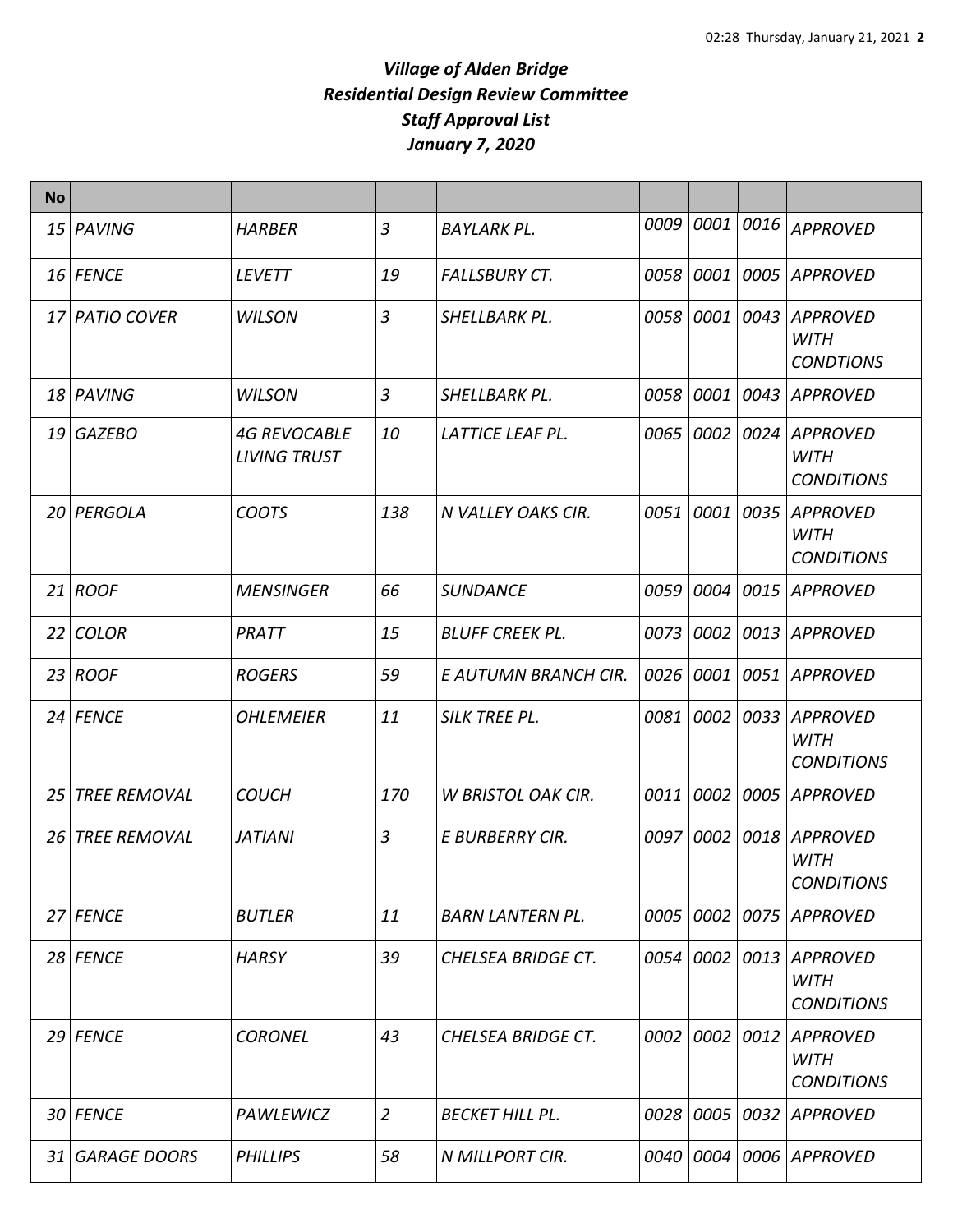| <b>No</b> |                          |                                             |                |                                   |           |           |      |                                                     |
|-----------|--------------------------|---------------------------------------------|----------------|-----------------------------------|-----------|-----------|------|-----------------------------------------------------|
|           | 32 FENCE                 | <b>HAGAN</b>                                | 139            | <b>N LINTON RIDGE CIR.</b>        | 0040 0034 |           |      | 0003 APPROVED                                       |
|           | 33 WINDOWS               | <b>PIEPER</b>                               | 22             | <b>W GREENHILL TERRACE</b><br>PL. | 0087 0001 |           | 0052 | <b>APPROVED</b><br><b>WITH</b><br><b>CONDITIONS</b> |
|           | 34 FENCE                 | <b>BRUENING</b>                             | 14             | <b>WEEPING SPRUCE CT.</b>         | 0084      | 0001      | 0017 | <b>APPROVED</b>                                     |
|           | 35 FENCE                 | <b>SPAULDING</b>                            | 126            | W GREYWING CIR.                   | 0006 0004 |           |      | 0006 APPROVED                                       |
|           | 36 PERGOLA               | <b>COOPER FAMILY</b><br><b>LIVING TRUST</b> | 107            | E EVANGELINE OAKS CIR.            | 0074 0002 |           | 0017 | <b>APPROVED</b><br><b>WITH</b><br><b>CONDITIONS</b> |
|           | 37 PONDLESS<br>WATERFALL | <b>COOPER FAMILY</b><br><b>LIVING TRUST</b> | 107            | E EVANGELINE OAKS CIR.            | 0074 0002 |           | 0017 | APPROVED<br><b>WITH</b><br><b>CONDITIONS</b>        |
|           | 38 PAVING                | <b>COOPER FAMILY</b><br><b>LIVING TRUST</b> | 107            | E EVANGELINE OAKS CIR.            | 0074 0002 |           |      | 0017 APPROVED                                       |
|           | 39 FENCE                 | PASCARELL                                   | 3              | S HAWTHORNE HOLLOW<br>CIR.        | 0086 0002 |           |      | 0028 APPROVED                                       |
|           | 40 FENCE                 | <b>FISHTER</b>                              | 6              | <b>REDLAND PL.</b>                | 0036 0001 |           | 0028 | APPROVED<br><b>WITH</b><br><b>CONDITIONS</b>        |
|           | 41 FENCE                 | <b>DEWEY</b>                                | 7              | <b>BONNAIRE DR.</b>               | 0028 0002 |           | 0005 | APPROVED<br><b>WITH</b><br><b>CONDITIONS</b>        |
|           | 42 WINDOWS               | <b>TURNER</b>                               | $\overline{z}$ | VERDANT VALLEY PL.                | 0023 0001 |           |      | 0031 APPROVED                                       |
|           | 43 FENCE                 | <b>ALVAREZ</b><br><b>ENCINAS</b>            | 54             | <b>COURTLAND GREEN ST.</b>        |           | 0055 0003 | 0014 | APPROVED<br><b>WITH</b><br><b>CONDITIONS</b>        |
|           | 44 FENCE                 | <b>ANDERSEN</b>                             | 211            | <b>MAPLE PATH PL.</b>             |           | 0038 0001 | 0009 | <b>APPROVED</b><br><b>WITH</b><br><b>CONDITIONS</b> |
|           | 45 SPA                   | <b>BOMAN</b>                                | 54             | <b>E STEDHILL LOOP</b>            |           | 0099 0001 | 0050 | <b>APPROVED</b><br><b>WITH</b><br><b>CONDITIONS</b> |
|           | 46 FIREPIT               | <b>BOMAN</b>                                | 54             | E STEDHILL LOOP                   |           | 0099 0001 | 0050 | <b>APPROVED</b><br><b>WITH</b><br><b>CONDITIONS</b> |